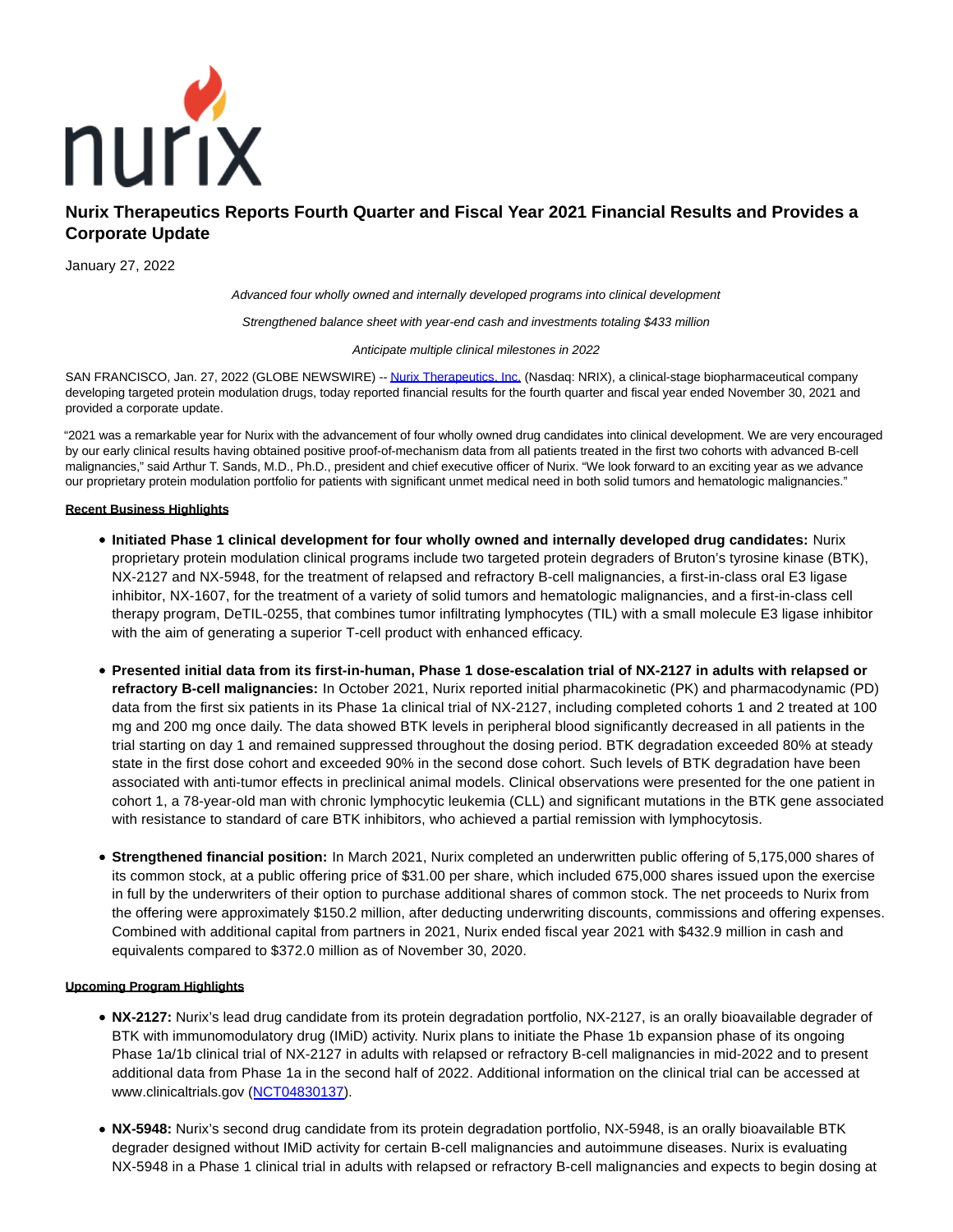multiple clinical centers in the United Kingdom in the first half of 2022 and to have initial safety and PK/PD data from the Phase 1a portion of the study in the second half of 2022. Additional information on the clinical trial can be accessed at www.clinicaltrials.gov [\(NCT05131022\).](https://www.clinicaltrials.gov/ct2/show/NCT05131022?term=nurix&draw=2&rank=2)

- **NX-1607:** Nurix's lead drug candidate from its E3 ligase inhibitor portfolio, NX-1607, is an orally bioavailable inhibitor of Casitas B-lineage lymphoma proto-oncogene B (CBL-B) for immuno-oncology indications including a range of solid tumor types. Nurix is evaluating NX-1607 in an ongoing, Phase 1 dose escalation and expansion trial in adults with a variety of oncology indications at multiple clinical sites in the United Kingdom and expects to have initial PK/PD data from the Phase 1a stage of the study, including biomarker and safety data, in mid-2022. Additional information on the clinical trial can be accessed at www.clinicaltrials.gov [\(NCT05107674\).](https://clinicaltrials.gov/ct2/show/NCT05107674)
- **DeTIL-0255:** Nurix's lead candidate in its cellular therapy portfolio, DeTIL-0255, is a drug-enhanced adoptive cellular therapy. Nurix is evaluating DeTIL-0255 in a Phase 1 trial in adults with gynecological malignancies including ovarian cancer, cervical cancer, and endometrial cancer. Nurix anticipates dosing the first patient in the first half of 2022 and providing a clinical update from the run-in portion of the study in the second half of 2022. Additional information on the clinical trial can be accessed at www.clinicaltrials.gov [\(NCT05107739\).](https://www.clinicaltrials.gov/ct2/show/NCT05107739?term=nurix&draw=2&rank=3)

## **Fiscal Fourth Quarter and Full Year 2021 Financial Results**

**Collaboration revenue** for the three months and twelve months ended November 30, 2021 was \$7.4 million and \$29.8 million, respectively, compared with \$6.7 million and \$17.8 million for the three and twelve months ended November 30, 2020, respectively. The increase for the twelve-month period was primarily due to the continued scale up of internal resources and external spending for Nurix's collaborations with Sanofi and Gilead as compared to the prior year, resulting in a higher percentage of completion in the current year. The increase was also due to partial revenue recognized during the year ended November 30, 2021 for the achievement of certain preclinical milestones under Nurix's collaborations with Gilead and Sanofi.

**Research and development expenses** for the three months and twelve months ended November 30, 2021 were \$36.5 million and \$116.4 million, respectively, compared with \$20.4 million and \$66.5 million for the three and twelve months ended November 30, 2020, respectively. The increase for the twelve-month period was primarily related to an increase in compensation and personnel costs attributable to an increase in headcount; increases in supplies and contract research, preclinical activities and contract manufacturing costs attributable to an increase in Nurix's preclinical development activities and drug discovery research and preparation for upcoming clinical programs for its lead drug candidates; an increase in clinical costs due to ongoing clinical trial startup and patient enrollment; an increase in non-cash stock-based compensation expense; and an increase in facility and other costs primarily due to the expansion of leased premises and investments in information technology.

General and administrative expenses for the three months and twelve months ended November 30, 2021 were \$8.8 million and \$31.2 million, respectively, compared with \$6.3 million and \$16.3 million for the three and twelve months ended November 30, 2020, respectively. The increase for the twelve-month period was primarily related to non-cash stock-based compensation expense, compensation related expenses attributable to higher headcount, and consultant and other professional services costs primarily related to becoming a public company.

**Net loss** for the three months and twelve months ended November 30, 2021 was \$37.7 million or (\$0.85) per share and \$117.2 million or (\$2.73) per share, respectively, compared with \$19.9 million or (\$0.51) per share and \$43.2 million or (\$2.76) per share for the three and twelve months ended November 30, 2020, respectively.

**Cash, cash equivalents and investments:** As of November 30, 2021, Nurix had cash, cash equivalents and investments of \$432.9 million, compared with \$372.0 million as of November 30, 2020.

#### **About Nurix Therapeutics, Inc.**

Nurix Therapeutics is a clinical stage biopharmaceutical company focused on the discovery, development, and commercialization of small molecule therapies designed to modulate cellular protein levels as a novel treatment approach for cancer and other challenging diseases. Leveraging Nurix's extensive expertise in E3 ligases together with its proprietary DNA-encoded libraries, Nurix has built DELigase, an integrated discovery platform to identify and advance novel drug candidates targeting E3 ligases, a broad class of enzymes that can modulate proteins within the cell. Nurix's drug discovery approach is to either harness or inhibit the natural function of E3 ligases within the ubiquitin proteasome system to selectively decrease or increase cellular protein levels. Nurix's wholly owned pipeline includes targeted protein degraders of Bruton's tyrosine kinase, a B-cell signaling protein, and inhibitors of Casitas B-lineage lymphoma proto-oncogene B, an E3 ligase that regulates T-cell activation. Nurix is headquartered in San Francisco, California. For more information, please visi[t http://www.nurixtx.com/.](https://www.globenewswire.com/Tracker?data=zDW7fTHEg3Mxx8-OE1TPZsX-i2Zlkq-f6BInfOy2C4BI_g3q3sOlXw9sD1mS5joHANjomBSSWAijLr-lcSi68oCH016a8vM23SrnLNK_xSo=)

#### **Forward Looking Statement**

This press release contains statements that relate to future events and expectations and as such constitute forward-looking statements within the meaning of the Private Securities Litigation Reform Act of 1995. When or if used in this press release, the words "anticipate," "believe," "could," "estimate," "expect," "intend," "may," "outlook," "plan," "predict," "should," "will," and similar expressions and their variants, as they relate to Nurix, may identify forward-looking statements. All statements that reflect Nurix's expectations, assumptions or projections about the future, other than statements of historical fact, are forward-looking statements, including, without limitation, statements regarding our future financial or business performance, conditions, plans, prospects, trends or strategies and other financial and business matters; our current and prospective drug candidates; the planned timing and conduct of our clinical trial programs for our drug candidates; the planned timing for the provision of clinical updates and initial findings from our clinical studies; the potential advantages of our DELigase™ platform and drug candidates; and the extent to which our scientific approach and DELigase™ platform may potentially address a broad range of diseases. Forward-looking statements reflect Nurix's current beliefs, expectations, and assumptions regarding the future of Nurix's business, future plans and strategies, its development plans, its preclinical and clinical results, future conditions and other factors Nurix believes are appropriate in the circumstances. Although Nurix believes the expectations and assumptions reflected in such forward-looking statements are reasonable, Nurix can give no assurance that they will prove to be correct. Forward-looking statements are not guarantees of future performance and are subject to risks, uncertainties and changes in circumstances that are difficult to predict, which could cause Nurix's actual activities and results to differ materially from those expressed in any forward-looking statement. Such risks and uncertainties include, but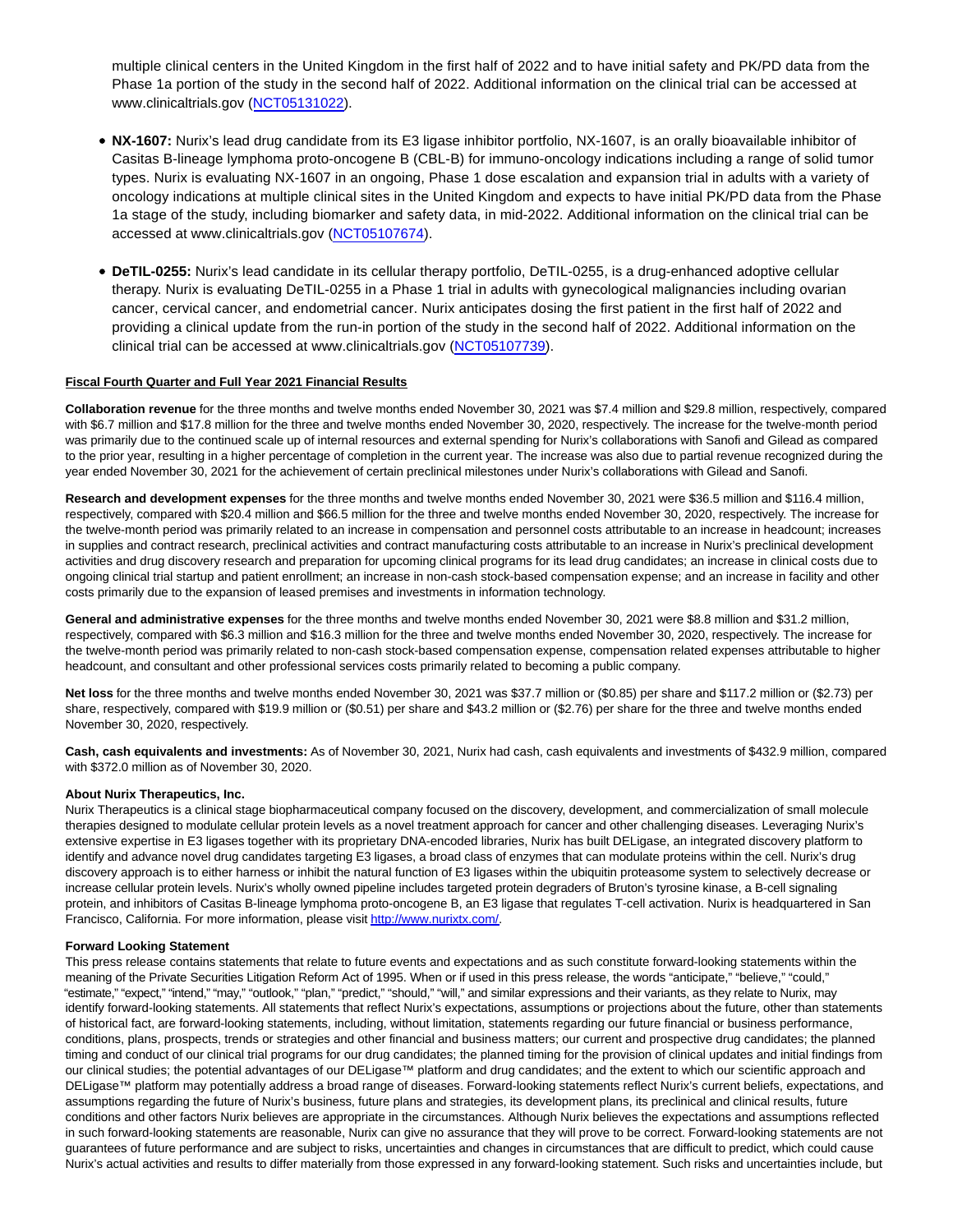are not limited to: (i) risks and uncertainties related to Nurix's ability to advance its drug candidates, obtain regulatory approval of and ultimately commercialize its drug candidates; (ii) the timing and results of preclinical studies and clinical trials; (iii) Nurix's ability to fund development activities and achieve development goals; (iv) the impact of the COVID-19 pandemic on Nurix's business, clinical trials, financial condition, liquidity and results of operations; (v) Nurix's ability to protect intellectual property and (vi) other risks and uncertainties described under the heading "Risk Factors" in Nurix's Quarterly Report on Form 10-Q for the quarter ended August 31, 2021 and other SEC filings. Additional information will also be set forth in Nurix's Annual Report on Form 10-K for the year ended November 30, 2021. Accordingly, readers are cautioned not to place undue reliance on these forward-looking statements. The statements in this press release speak only as of the date of this press release, even if subsequently made available by Nurix on its website or otherwise. Nurix disclaims any intention or obligation to update publicly any forward-looking statements, whether in response to new information, future events, or otherwise, except as required by applicable law.

#### **Contacts:**

Investors: Media: Network: Media: Network: Media: Network: Media: Network: Network: Network: Network: Network: Network: Network: Network: Network: Network: Network: Network: Network: Network: Network: Network: Network: Net Jason Kantor, Ph.D. Elizabeth Wolffe, Ph.D.

# Nurix Therapeutics, Inc. Wheelhouse Life Science Advisors [jkantor@nurixtx.com](mailto:jkantor@nurixtx.com) is a state of the late of the late of the late of the late of the late of the late of the late of the late of the late of the late of the late of the late of the late of the late of the late of the late

### Nurix Therapeutics, Inc. Condensed consolidated statements of operations (in thousands, except share and per share amounts) (unaudited)

|                                                                  | Three Months Ended November 30. |            |    |            | Year Ended November 30. |            |  |            |
|------------------------------------------------------------------|---------------------------------|------------|----|------------|-------------------------|------------|--|------------|
|                                                                  |                                 | 2021       |    | 2020       |                         | 2021       |  | 2020       |
| Collaboration revenue                                            | \$                              | 7,396      | \$ | 6,689      | \$                      | 29,750 \$  |  | 17,820     |
| Operating expenses:                                              |                                 |            |    |            |                         |            |  |            |
| Research and development                                         |                                 | 36,531     |    | 20.445     |                         | 116.434    |  | 66,494     |
| General and administrative                                       |                                 | 8,818      |    | 6,252      |                         | 31,202     |  | 16,309     |
| Total operating expenses                                         |                                 | 45.349     |    | 26.697     |                         | 147.636    |  | 82,803     |
| Loss from operations                                             |                                 | (37, 953)  |    | (20,008)   |                         | (117, 886) |  | (64, 983)  |
| Interest and other income, net                                   |                                 | 295        |    | 135        |                         | 823        |  | 1,206      |
| Loss before income taxes                                         |                                 | (37,658)   |    | (19, 873)  |                         | (117,063)  |  | (63, 777)  |
| Provision for (benefit from) income taxes                        |                                 | 44         |    | 41         |                         | 131        |  | (20, 535)  |
| Net loss                                                         |                                 | (37, 702)  |    | (19,914)   |                         | (117, 194) |  | (43, 242)  |
| Net loss per share, basic and diluted                            |                                 | (0.85)     |    | (0.51)     |                         | (2.73)     |  | (2.76)     |
| Weighted-average number of shares outstanding, basic and diluted |                                 | 44.554.325 |    | 38.702.486 |                         | 42.895.383 |  | 15.673.424 |

#### Nurix Therapeutics, Inc. Condensed consolidated balance sheets (in thousands) (unaudited)

|                                           | November 30, |    |         |  |
|-------------------------------------------|--------------|----|---------|--|
|                                           | 2021         |    | 2020    |  |
| <b>Assets</b>                             |              |    |         |  |
| Current assets:                           |              |    |         |  |
| Cash and cash equivalents                 | \$<br>80,506 | \$ | 119,356 |  |
| Short-term investments                    | 215,214      |    | 161,792 |  |
| Accounts receivable                       | 6,000        |    |         |  |
| Contract assets                           |              |    | 7,500   |  |
| Income tax receivable                     | 204          |    | 3,846   |  |
| Prepaid expenses and other current assets | 9,194        |    | 5,940   |  |
| Total current assets                      | 311,118      |    | 298,434 |  |
| Long-term investments                     | 137,189      |    | 90,890  |  |
| Operating lease right-of-use assets       | 14,005       |    |         |  |
| Property and equipment, net               | 11,340       |    | 6,672   |  |
| Restricted cash                           | 286          |    | 170     |  |
| Other assets                              | 2,833        |    | 177     |  |
| <b>Total assets</b>                       | 476,771      | \$ | 396,343 |  |
| Liabilities and stockholders' equity      |              |    |         |  |
| <b>Current liabilities:</b>               |              |    |         |  |
| Accounts payable                          | \$<br>6,650  | \$ | 3,412   |  |